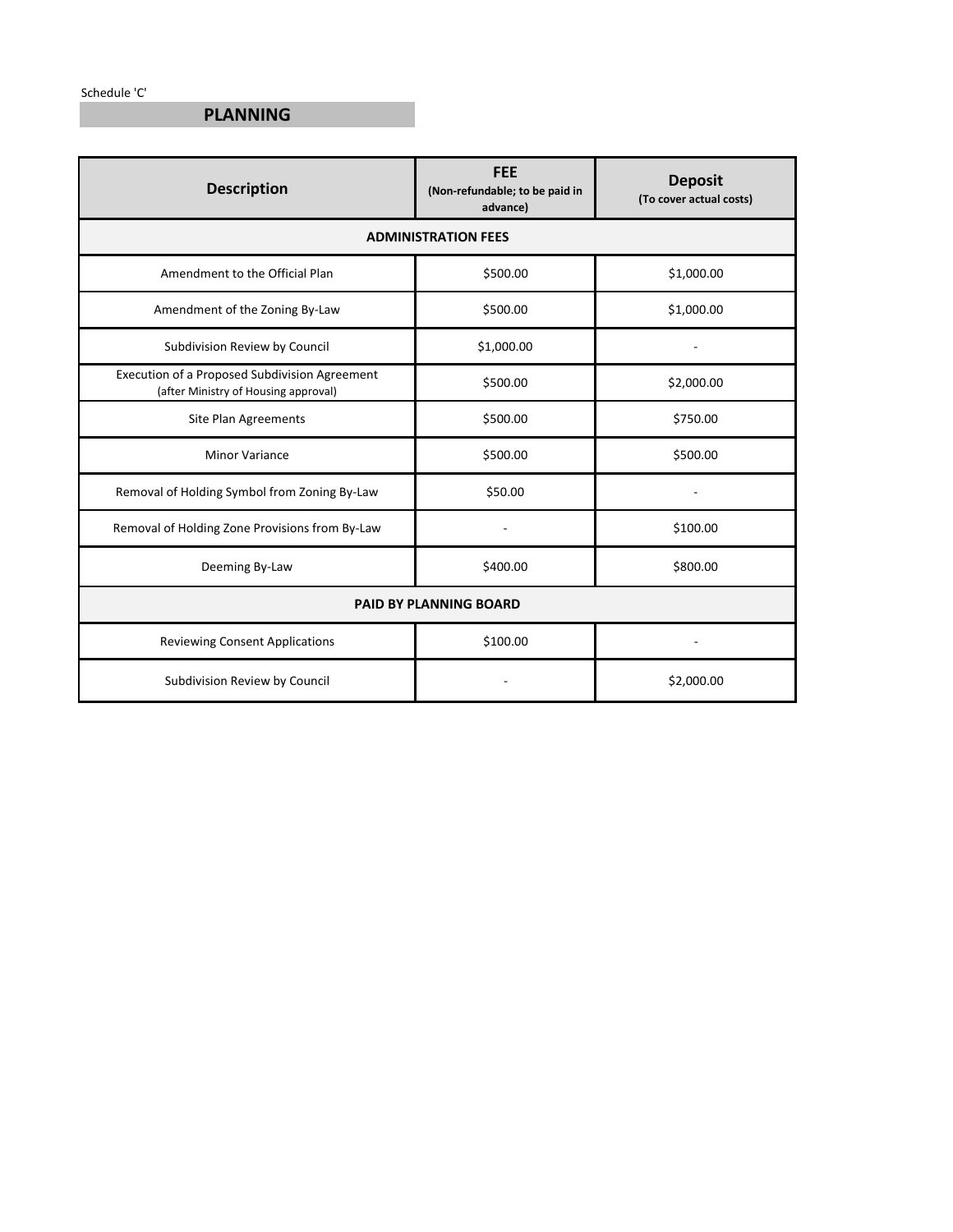Schedule 'A'

#### **Waste Management**

| <b>LANDFILL SITE TIPPING FEES</b>                  | <b>Proposed Cost</b>                      |  |
|----------------------------------------------------|-------------------------------------------|--|
| <b>Standard Waste</b>                              |                                           |  |
| Household bags (tag or ladfill gate fee)           | \$1.50/bag                                |  |
| * Commercial Pick-up (anything beyond 6 bags)      | \$24/yd <sup>3</sup> + Garbage Truck Rate |  |
| <b>Commercial Waste Drop-Off</b>                   | $$24$ /yd <sup>3</sup>                    |  |
| <b>Sorted Shingles</b>                             | $$20$ /yd <sup>3</sup>                    |  |
| Sorted Wood                                        | $$10$ /yd <sup>3</sup>                    |  |
| <b>Sorted Compostables</b>                         | $$5$ /yd <sup>3</sup>                     |  |
| Sorted Scrap Metal                                 | $$10$ /yd <sup>3</sup>                    |  |
| Sorted Masonery                                    | $$20$ /yd <sup>3</sup>                    |  |
| Mixed Load (unsorted construction waste)           | $$30$ /yd <sup>3</sup>                    |  |
| <b>Residential Waste</b>                           | $$24$ /yd <sup>3</sup>                    |  |
| <b>Contaminated Waste</b>                          | \$40/yd <sup>3</sup> + Landfill Attendant |  |
| Asbestos or Invasive Plant Species                 | \$40/yd <sup>3</sup> + Landfill Attendant |  |
| <b>Recycling and Other Items</b>                   |                                           |  |
| Large Appliances (Fridge - freon free certified,   | \$10                                      |  |
| Stove, etc)                                        |                                           |  |
| Medium Appliances (water tanks, etc)               | \$8                                       |  |
| <b>Small Metal Items</b>                           | \$6                                       |  |
| <b>Untagged Appliances</b>                         | \$35                                      |  |
| Dishwasher                                         | \$10                                      |  |
| <b>Mattress or Boxspring</b>                       | \$20/each                                 |  |
| Small/Mid Sized Furniture (chair, loveseat,<br>etc | \$7                                       |  |
| Large Furnature (sofa, etc)                        | \$10                                      |  |
| <b>Fiberglass Boat</b>                             | \$10/ft                                   |  |
| <b>Tires</b>                                       | \$0 if dropped off in tire pile           |  |
| Electronics/batteries                              | \$0 if dropped off in electronics bin     |  |
| <b>Boxes and Other Recyclables</b>                 | \$0 if dropped off in recycling bins      |  |
| <b>Standard Load Sizes</b>                         |                                           |  |
| Pickup Truck 6' box                                | $1.5$ yd <sup>3</sup>                     |  |
| Pickup Truck 8' box                                | $1.8$ yd <sup>3</sup>                     |  |
| One Ton Dump Truck                                 | 3 yd <sup>3</sup>                         |  |
| Single/Tandem Axle Trailer                         | 1.5 to 2 $yd^3$                           |  |
| <b>Dump Trailer</b>                                | 3 yd <sup>3</sup>                         |  |
| Tri-Axle Dump Truck                                | 16 yd <sup>3</sup>                        |  |
| <b>Tandem Dump Truck</b>                           | $12 \text{ yd}^3$                         |  |
| Roll-off                                           | As per bin size                           |  |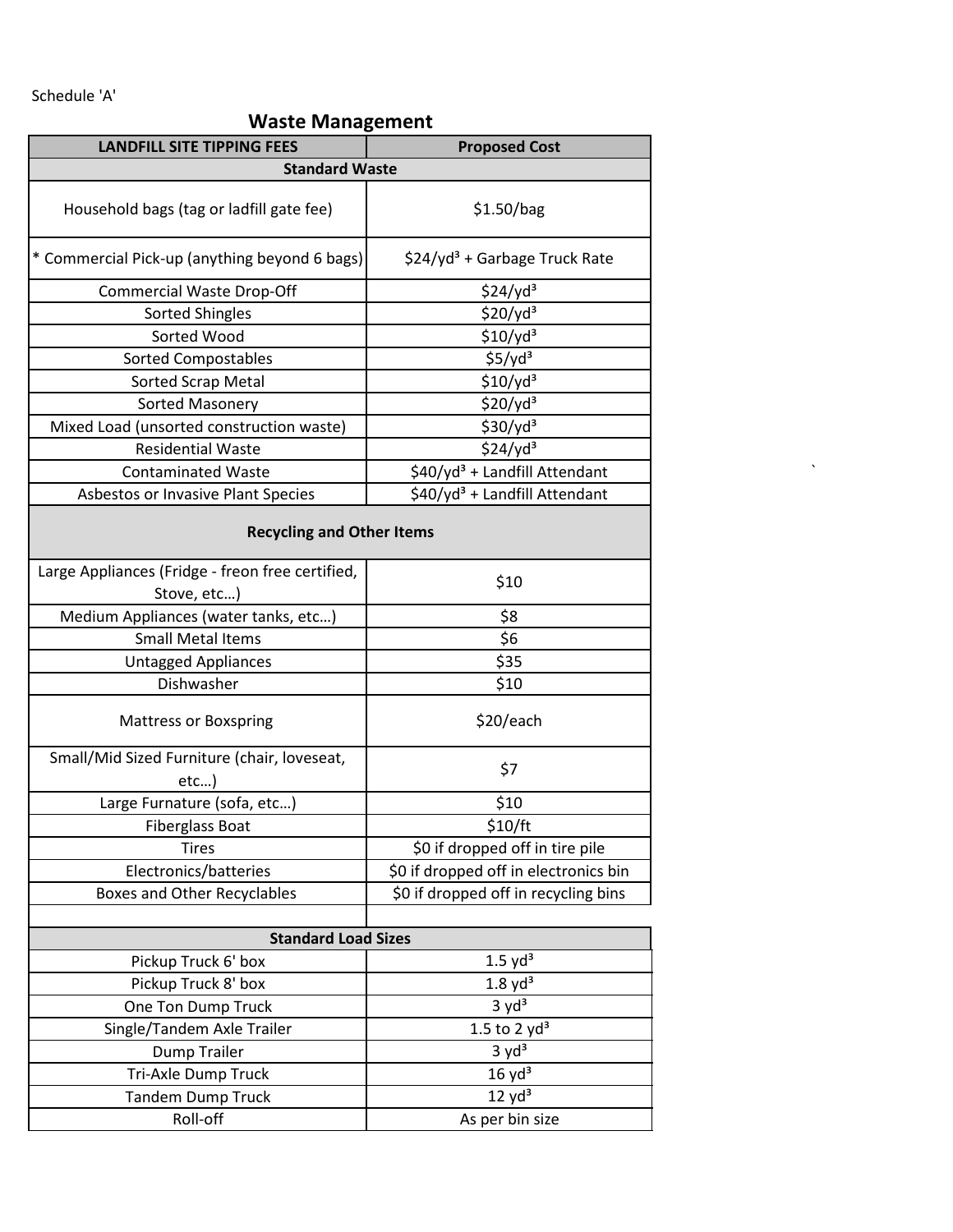| <b>Standard Rates</b>                      |                          |
|--------------------------------------------|--------------------------|
| <b>Garbage Truck Rate</b>                  | $$112/hr$ or $$21/vd3$   |
| Service Call (to open during closed hours) | \$50 + Ladfill Attendant |
| Landfill Attendant                         | \$25/hr                  |

\* The Municipality of Powassan will only accept bagged commercial waste, or commercial waste in waste bins that are compatible with the Municipal garbage truck. Unbagged and hazardous refuse is the commercial owners responsibility to dispose of. \*\* Garbage truck rate is based off OPSS 127 rates. From OPSS 127, item 02.08.07 - Rear

dump, single axle, AGW 5000kg is \$61.80/hr. Therefore rate is: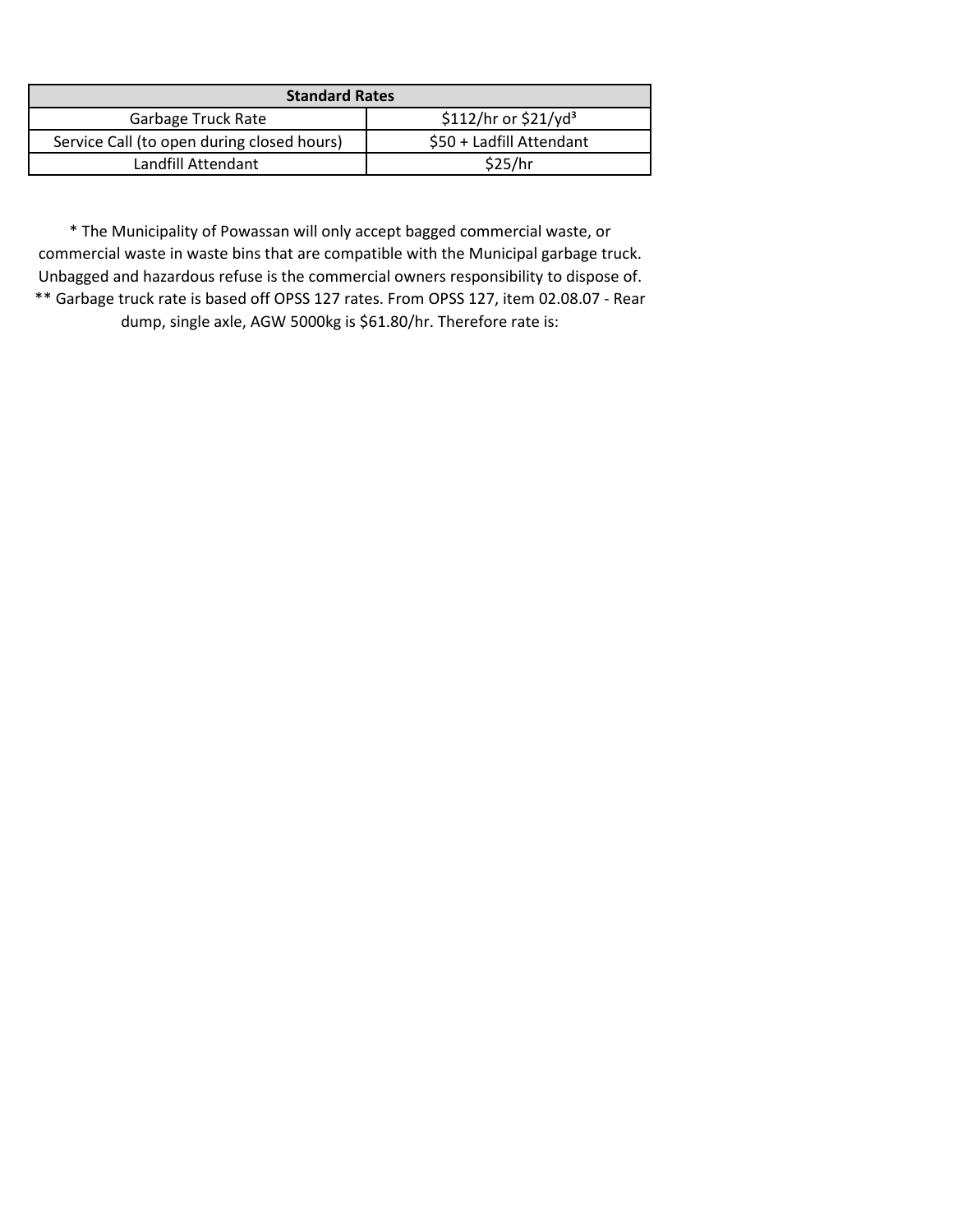Schedule 'B'

### **Public Works Department**

| <b>Description</b>                                                                | <b>Proposed Cost</b>                                              |  |
|-----------------------------------------------------------------------------------|-------------------------------------------------------------------|--|
| <b>ROADS</b>                                                                      |                                                                   |  |
| Public Works Staff (resident sewer clean out,<br>steaming private culvert, etc)   | <b>Actual Rate</b>                                                |  |
| Road Damage Reinstatement                                                         | Cost Recovery                                                     |  |
| Damage to Guiderails, fire hydrants, signs, posts,<br>etc                         | Cost Recovery                                                     |  |
| <b>Excess Weight Exemption Permit (During Reduce</b><br>Load Period)              | \$100                                                             |  |
| Oversize or Weight Exemption Permit                                               | \$400                                                             |  |
| Road Occupancy Permit (Utilities and Contractors<br>for Road cuts and Trenchless) | \$120                                                             |  |
| * Encroachment Permit                                                             | \$250                                                             |  |
| Encroaching onto Municipal Property Without<br>Permit Approval                    | Cost Recovery for removal of materials<br>from Municipal Property |  |
| * Applicant will assume all legal, Engineering, and Land Survey fees              |                                                                   |  |
| <b>ENGINEERING</b>                                                                |                                                                   |  |
| <b>Engineering Review and Approvals</b>                                           | Minimum \$600 to a maximum of 3% of<br>the estimated work         |  |
| Site Inspection                                                                   | \$150                                                             |  |
| <b>ENTRANCES</b>                                                                  |                                                                   |  |
| <b>Residential Entrance Permit</b>                                                | \$120                                                             |  |
| <b>Commercial Entrance Permit</b>                                                 | \$400                                                             |  |
| Civic Address/911 Sign                                                            | \$120 (as per building department)                                |  |
| <b>WATER &amp; SEWER</b>                                                          |                                                                   |  |
| Water and sewer Offences, and penalties                                           | As per by-law 2009-12 & 2021-18, or                               |  |
|                                                                                   | ammending or superceeding by-law                                  |  |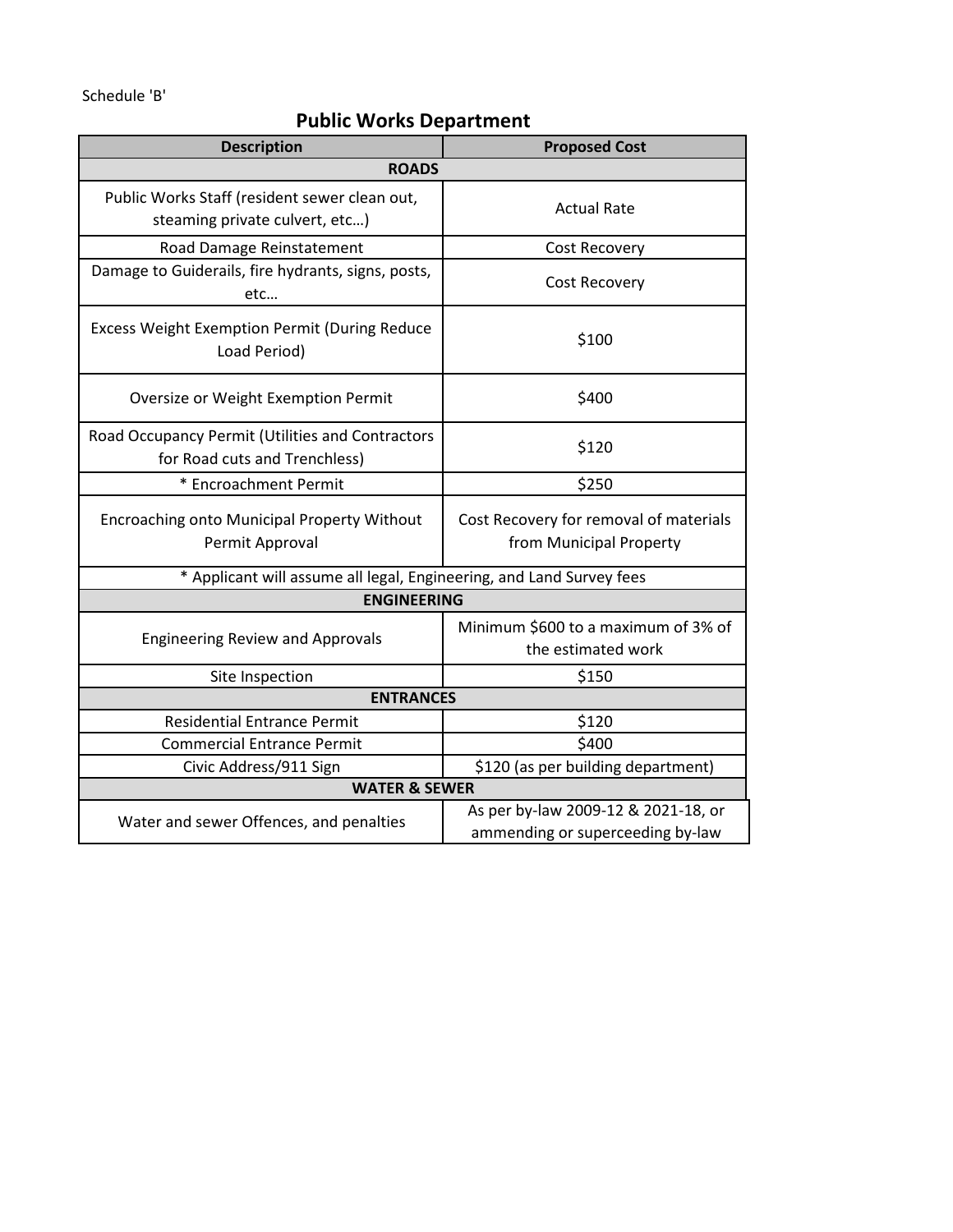#### **BUILDING**

| <b>Description</b>                                                                                        | <b>FEE</b>                                       |  |
|-----------------------------------------------------------------------------------------------------------|--------------------------------------------------|--|
| <b>CONSTRUCTION</b>                                                                                       |                                                  |  |
| Minimum Fee for Processing and Issuance of Permits<br>(Except where specifically noted otherwise)         | \$120.00                                         |  |
| Minimum Fee for All Construction<br>(Including new construction, additions, renovations, accessory, etc.) | \$9.00 per \$1000 of<br><b>Construction Cost</b> |  |
| <b>DEMOLITION</b>                                                                                         |                                                  |  |
| Demolition of a Complete or Partial Building                                                              | \$120.00                                         |  |
| <b>OTHER BUILDING PROCEDURES</b>                                                                          |                                                  |  |
| <b>Temporary Building</b>                                                                                 | \$120.00                                         |  |
| <b>Swimming Pools</b>                                                                                     | \$180.00                                         |  |
| <b>Outstanding Work Order</b>                                                                             | \$120.00                                         |  |
| 911 Signs                                                                                                 | \$120.00                                         |  |
| <b>ADMINISTRATIVE FEES</b>                                                                                |                                                  |  |
| <b>Additional Plan Review</b><br>(Resubmission)                                                           | Cost Recovery                                    |  |
| <b>Additional Permit Fee</b><br>(Revision)                                                                | Cost Recovery                                    |  |
| Change of Use Permit - Part 9 building                                                                    | \$100.00                                         |  |
| Change of Use Permit - Part 3 building                                                                    | \$300.00                                         |  |
| <b>Conditional Permit Fee</b>                                                                             | <b>Based on Proposals</b>                        |  |
| If No Inspection is Called Within 12 Months                                                               | \$60.00                                          |  |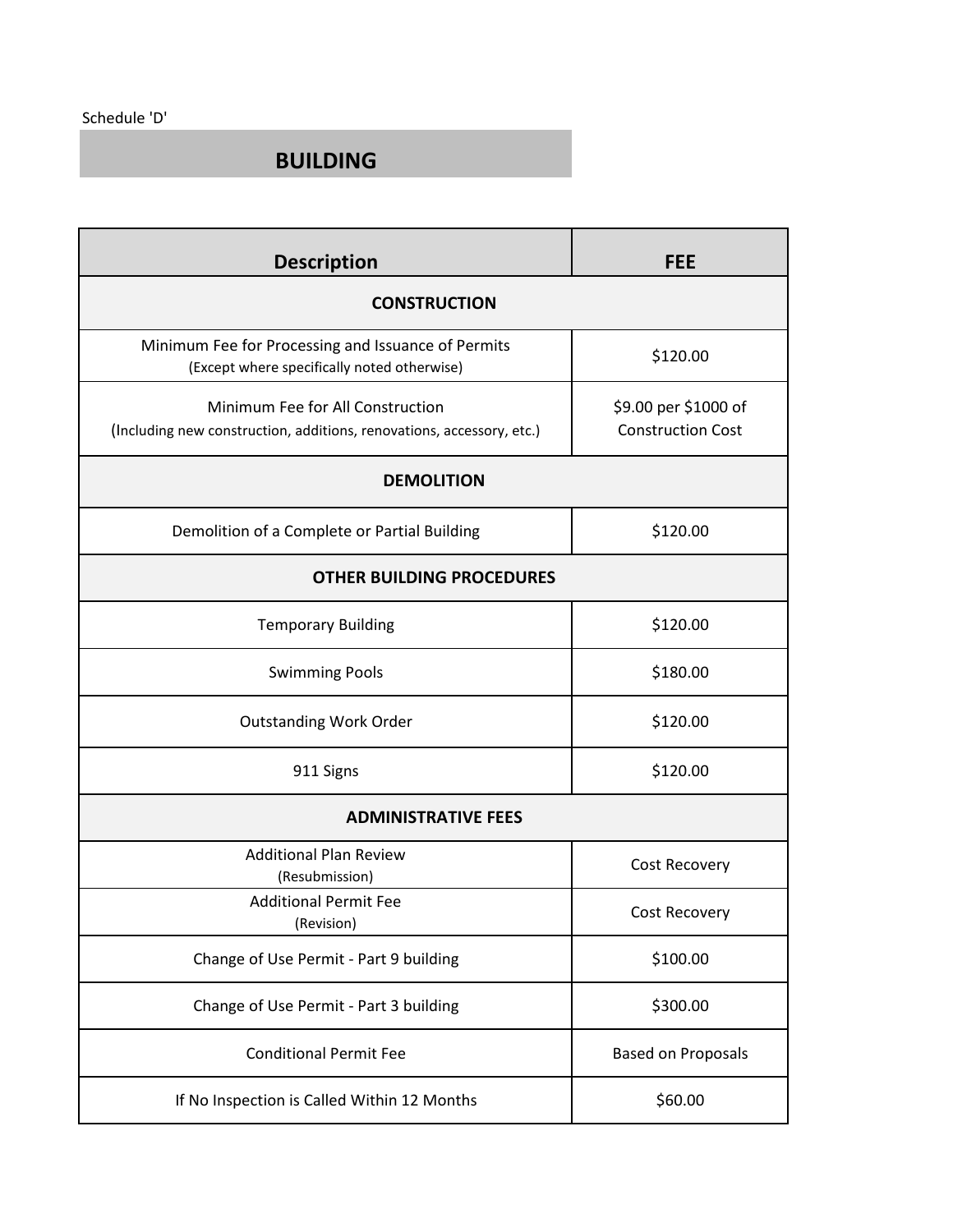| Premature/Additional Inspections                | \$100.00/hr                 |  |
|-------------------------------------------------|-----------------------------|--|
| <b>Transfer of Permit</b>                       | \$120.00                    |  |
| <b>WORK ORDERS</b>                              |                             |  |
|                                                 | Minimum \$300.00 plus 5% of |  |
| Construction Without a Permit; Stop Work Orders | Construction Costs to a     |  |
|                                                 | Maximum of \$1,000.00       |  |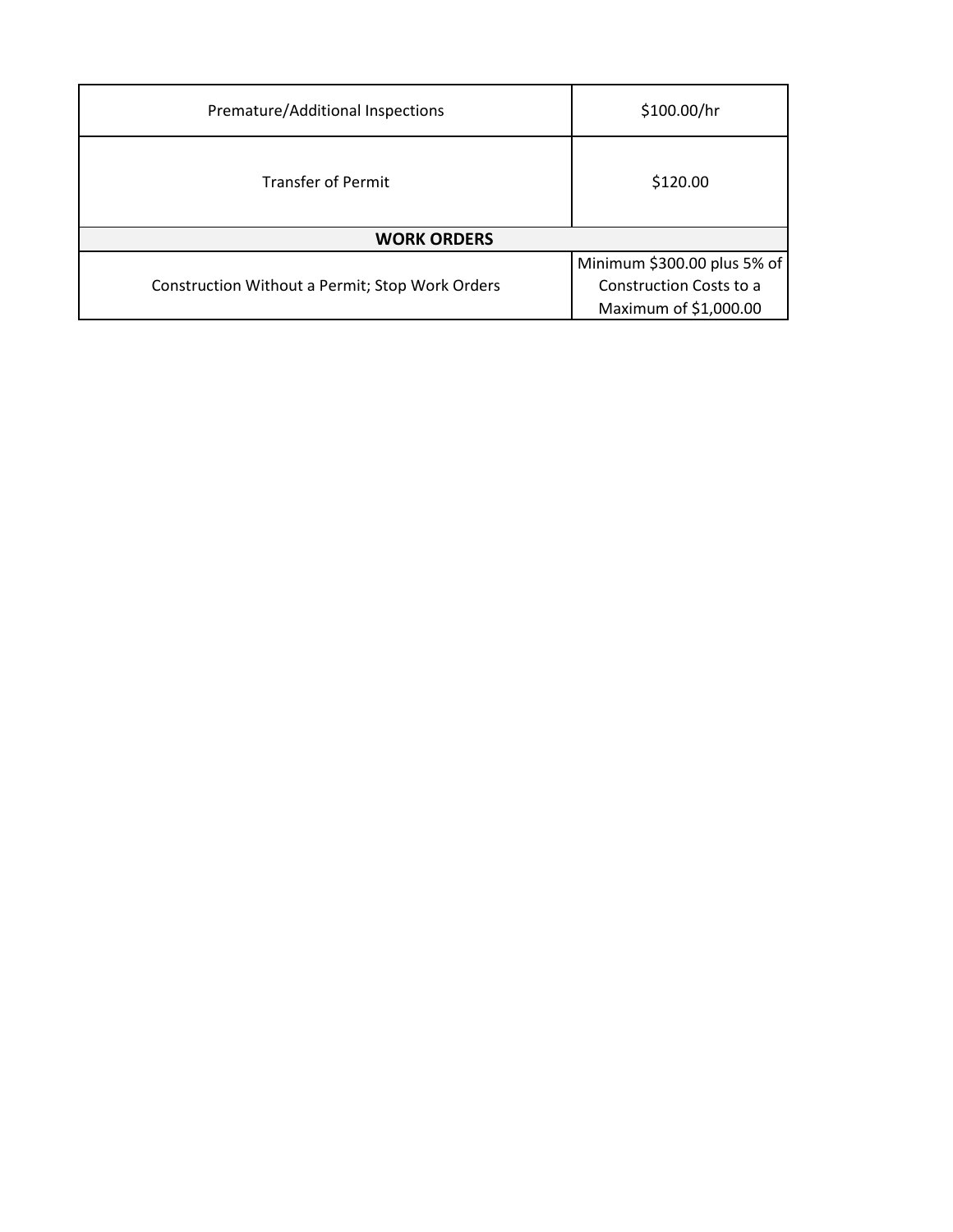Schedule 'E'

| <b>FIRE</b>                                                                       |            |  |
|-----------------------------------------------------------------------------------|------------|--|
| <b>Description</b>                                                                | Fee        |  |
| <b>ADMINISTRATION FEES</b><br>(Per vehicle used)                                  |            |  |
| Motor Vehicle Accident/Motor Vehicle Casualties<br>(Each hour or portion thereof) | \$509.89*  |  |
| For Open Fires Without Permits<br>(Each hour or portion thereof)                  | \$509.89*  |  |
| <b>FALSE ALARM PENALTIES</b><br>(Two (2) per year at no charge)                   |            |  |
| Third (3) False Alarm                                                             | \$100.00   |  |
| Fourth (4) False Alarm                                                            | \$200.00   |  |
| Fifth (5) False Alarm                                                             | \$400.00   |  |
| Sixth (6) False Alarm                                                             | \$800.00   |  |
| Seventh (7) And Above False Alarms                                                | \$1,600.00 |  |
| <b>INSPECTION FEES</b>                                                            |            |  |
| Fire Code or Open Burning<br>(Per Inspector Per Hour)                             | \$65.00    |  |
| <b>PERMITS</b>                                                                    |            |  |
| <b>Burning Permits</b><br>(10 Day Non-Recreational)                               | \$10.00    |  |
| <b>Burning Permits</b><br>(30 Day Non-Recreational)                               | \$30.00    |  |
| Recreational<br>(Annual)                                                          | \$30.00    |  |
| Fireworks Permit (3 days)                                                         | \$30.00    |  |
| Agricultural                                                                      | \$30.00    |  |

\*Increasing annually commensurate with MTO apparatus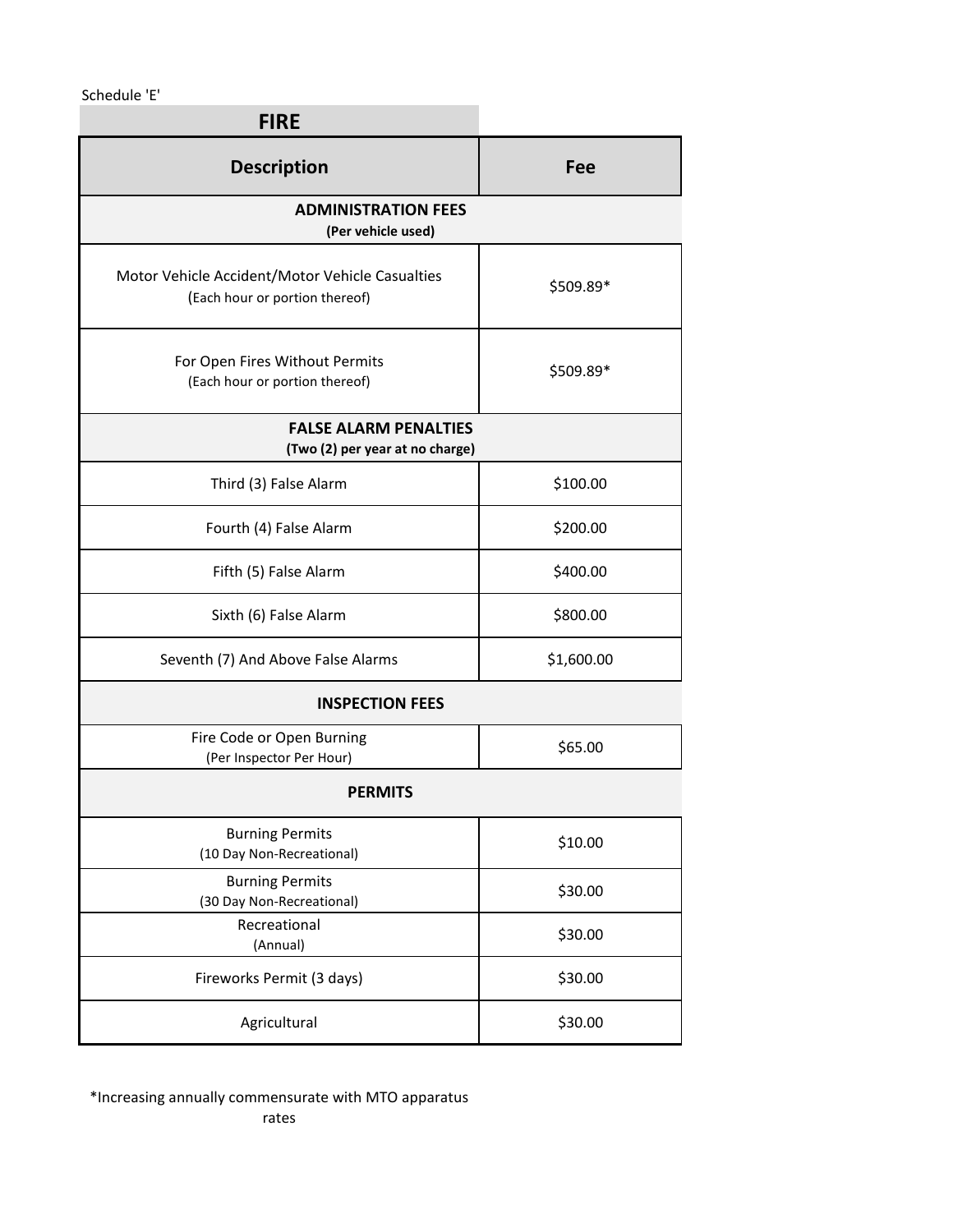Schedule 'F'

# **PROPERTY STANDARDS**

| <b>Description</b>                                                                                             | <b>FEE</b>                                                          |
|----------------------------------------------------------------------------------------------------------------|---------------------------------------------------------------------|
| <b>PROPERTY STANDARDS/CLEAN YARDS FEES</b>                                                                     |                                                                     |
| Necessary Work Fee<br>(Any work undertaken by the Municipality as the result of an order issued by an Officer) | 100% of the cost                                                    |
| Administrative Fee<br>(In addition to Necessary Work Fee)                                                      | \$100 or 25% of the Necessary<br>Work Fee<br>(Whichever is greater) |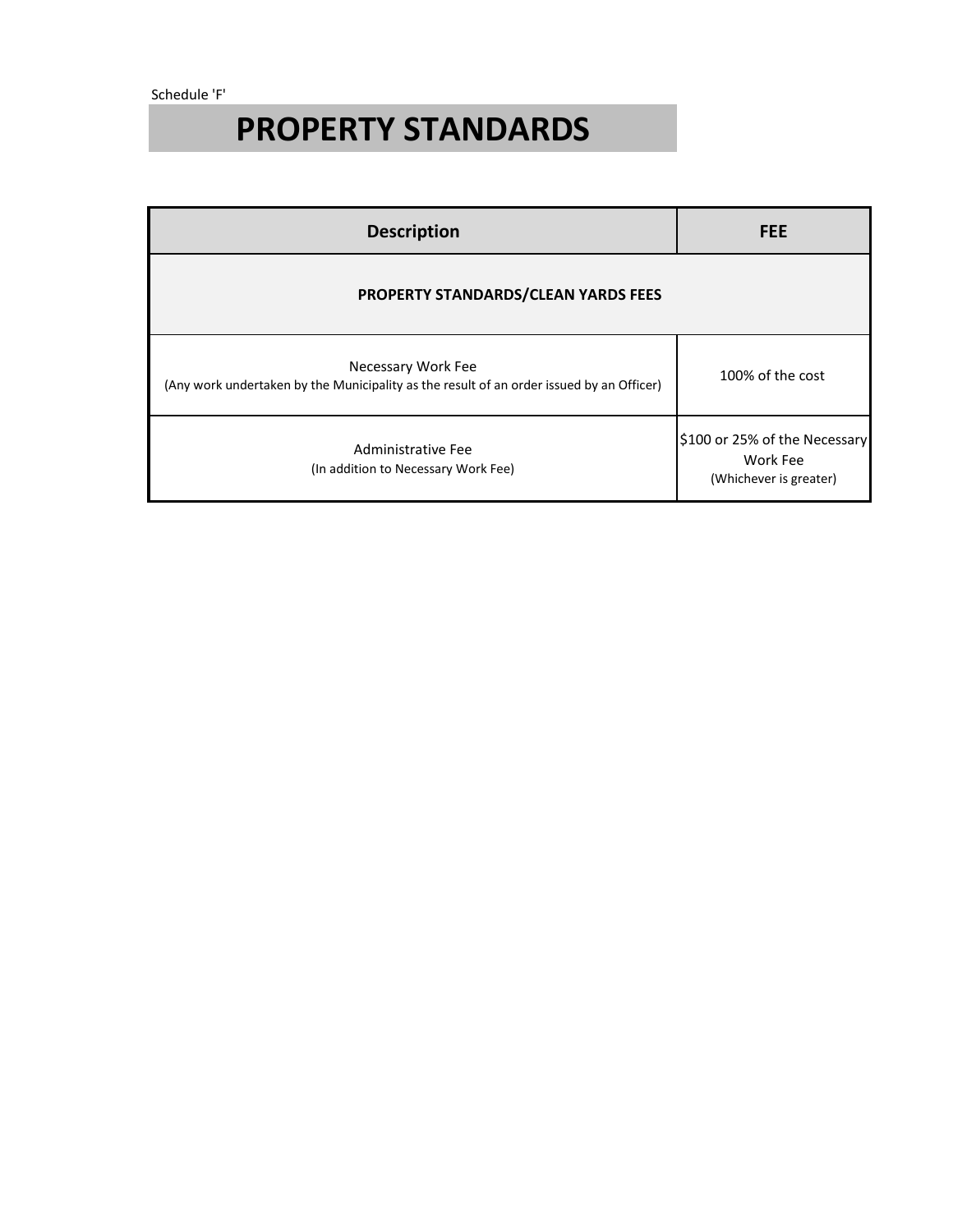Schedule 'G'

## **GENERAL GOVERNMENT**

| <b>DESCRIPTION</b>                                                                     | <b>FEE</b>                  |
|----------------------------------------------------------------------------------------|-----------------------------|
| Tax/water/building/fire/zoning certificate                                             | \$65.00                     |
| Photocopies                                                                            | \$0.35                      |
| Returned Item Charge                                                                   | \$35.00                     |
| <b>Bailiff Fees</b>                                                                    | actual costs                |
| <b>Small Claims Court Costs</b>                                                        | actual costs                |
| Lottery Licence                                                                        | 3% of cash value of prizes  |
| Interest and Late Penalties (excl Water Sewer)                                         | 15% per annum               |
| Facsimile incoming/outgoing                                                            | \$1.00 page(local)          |
|                                                                                        | \$2.00 page (long-distance) |
| <b>Commissioner of Oaths</b>                                                           | \$15.00                     |
| Drafting of Document for signature                                                     | \$10                        |
| <b>Certified Copies</b>                                                                | \$10.00                     |
|                                                                                        |                             |
| Municipal Freedom of Information and Privacy Act (MFIPPA) as prescribed by legislation |                             |
| Request                                                                                | \$5.00                      |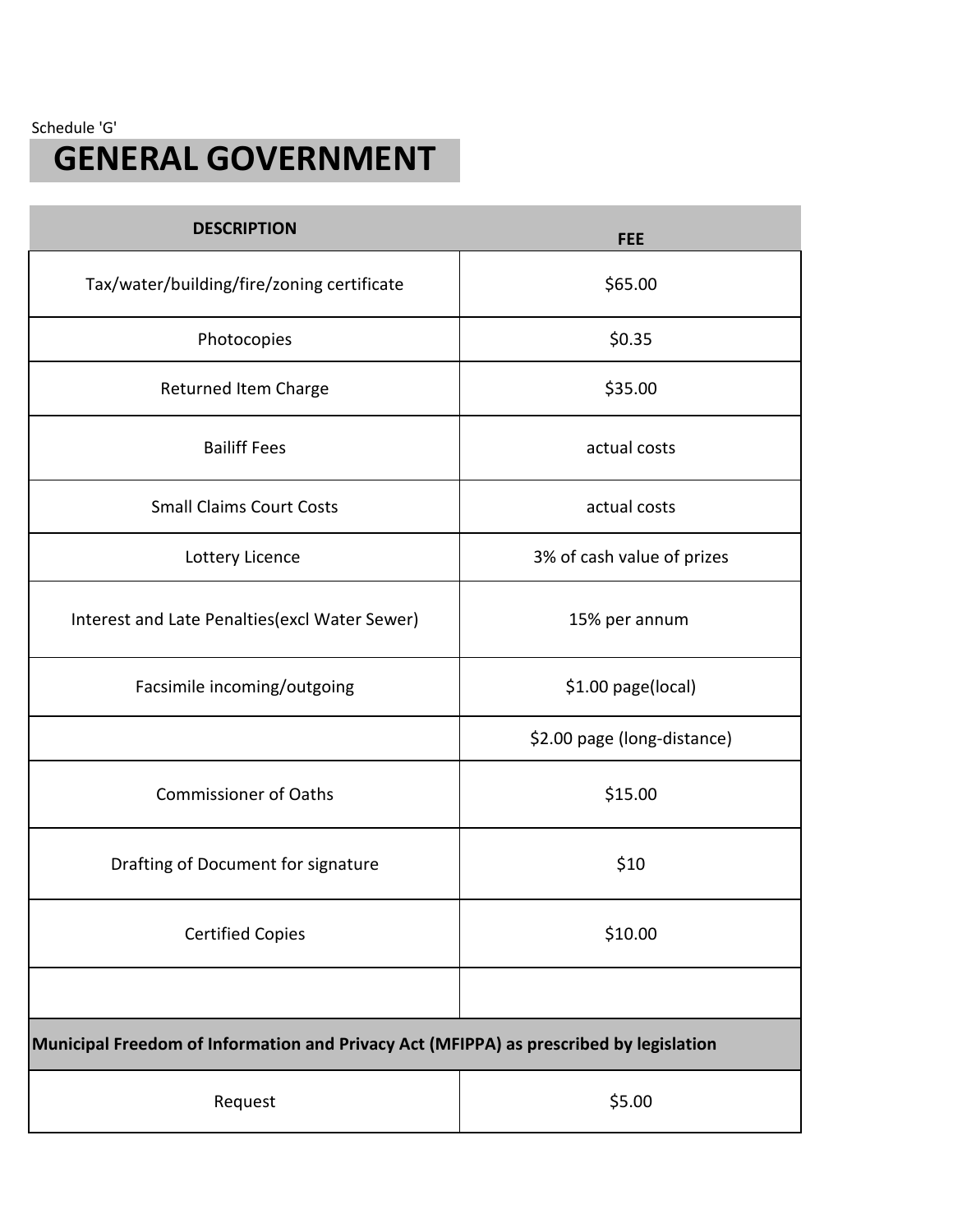| Search Time (per 15 minutes)                           | \$7.50 |
|--------------------------------------------------------|--------|
| Preparation of Records for Disclosure (per 15 minutes) | \$7.50 |
| Photocopies or print outs (per page)                   | \$0.20 |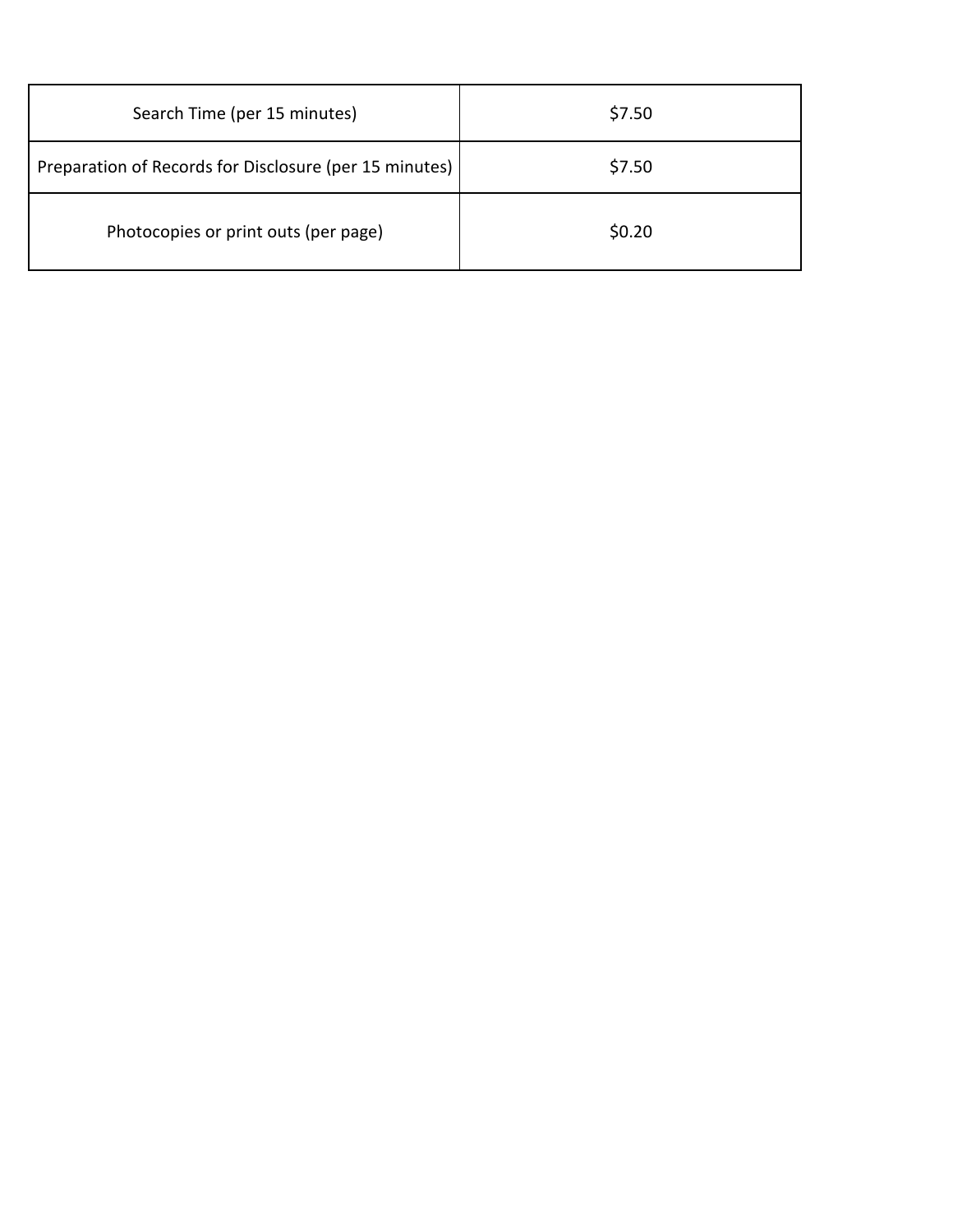# **ANIMAL CONTROL**

| <b>Description</b>                             | <b>Fees</b>                |
|------------------------------------------------|----------------------------|
| Neutered Male or Spayed Female                 | \$15.00                    |
| if only one dog kept.                          |                            |
| Each Additional Dog, Spayed/Neutered           | \$20                       |
| Unaltered Dogs(Female & Male)                  | 25                         |
| Each additional dog, unaltered                 | 35                         |
| Kennel license (10 dogs or fewer)              | 150                        |
| (includes 3 tags, additional tags \$1.00 each) |                            |
| Kennel license (11 dogs or more)               | 250                        |
| (includes 3 tags, additional tags \$1.00 each) |                            |
| Replacement of a lost tag                      | first occurrence no charge |
| Bail                                           | \$35- First Offence        |
|                                                | \$45- Second Offence       |
|                                                | \$60 Third and subseqent   |
| <b>Impound Fees</b>                            | \$25.00 (per day)          |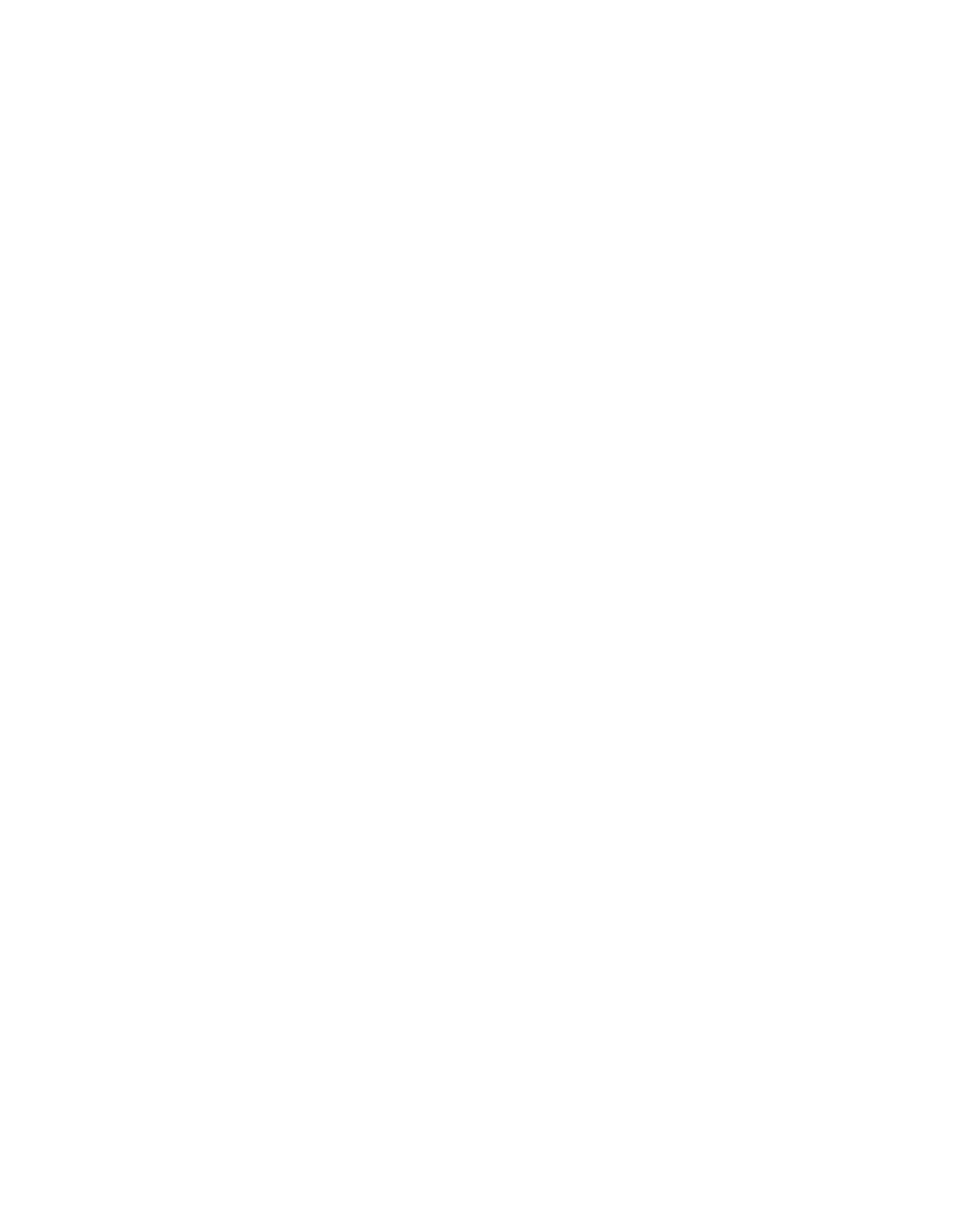Schedule 'I'

## **TAX SALE**

| <b>Description</b>                             | <b>Fees</b>                                  |
|------------------------------------------------|----------------------------------------------|
| <b>Registration of Tax Arrears Certificate</b> | \$600.00 + actual cost to the Municipality*  |
| Processing of Final Notice                     | \$200.00 + actual cost to the Municipality*  |
| Processing of Cancellation Certificate         | $$100.00 + actual cost$ to the Municipality* |
| <b>Entering into Extension Agreement</b>       | $$300.00 + actual cost$ to the Municipality* |
| Upon Advertising for Sale                      | $$300.00 + actual cost$ to the Municipality* |
| <b>Tender Opening</b>                          | $$300.00 + actual cost to the Municipality*$ |
| <b>Finalization of Process</b>                 | $$500.00 + actual cost$ to the Municipality* |
| Tax Sale Tender Information Package            | \$10.00                                      |
|                                                |                                              |

\*Professional fees of a lawyer, planner, surveyor, or other professional consultant and their disbursements will be charged at their actual cost to the Municipality in addition to the Municipal administration fee.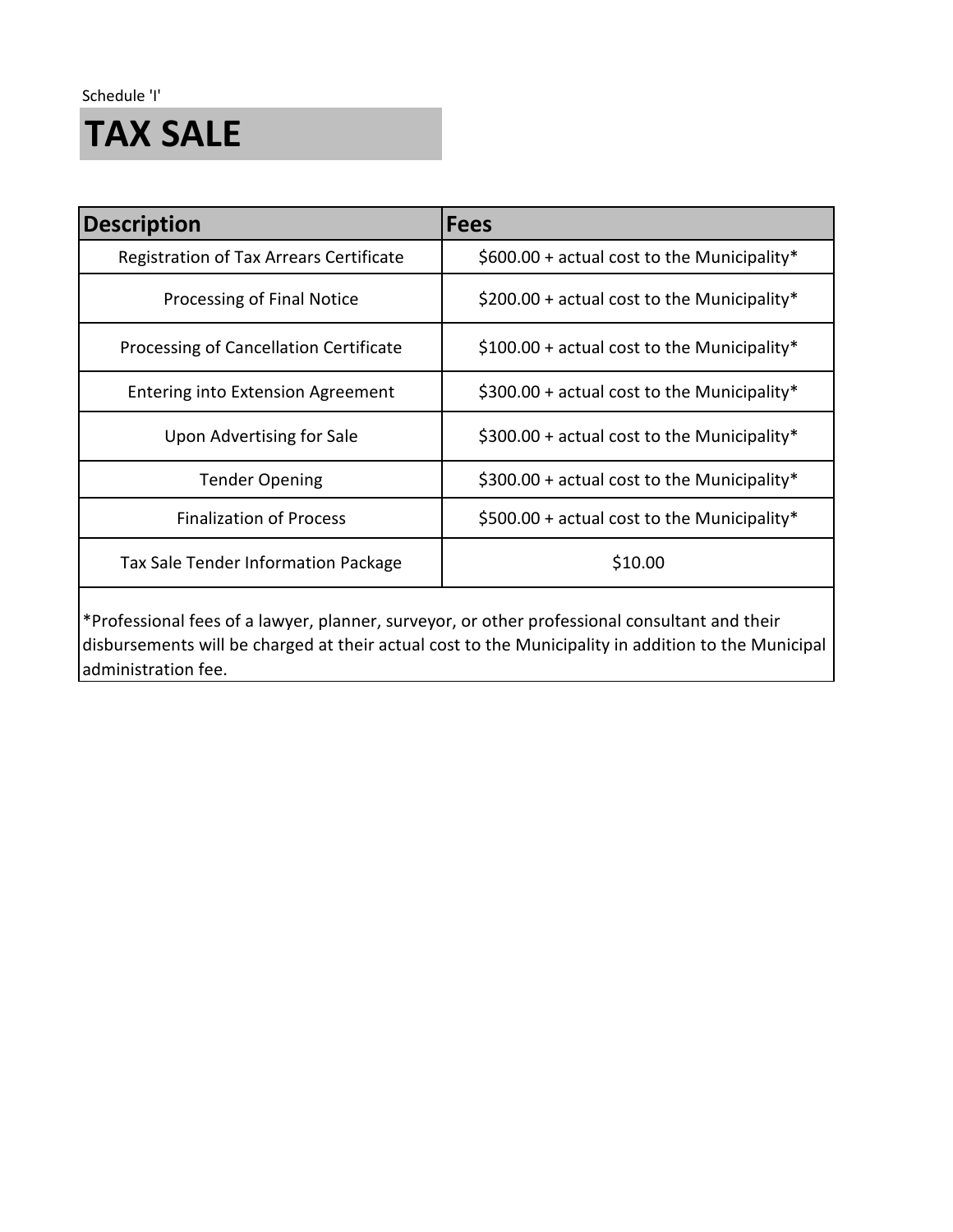Schedule 'J'

### **Trout Creek Community Centre**

| <b>Description</b>                                                                 | Cost     |  |  |
|------------------------------------------------------------------------------------|----------|--|--|
| <b>ICE RENTAL PER HOUR</b><br>(HST included)                                       |          |  |  |
| Day Time Ice<br>(Monday - Friday before noon)                                      | \$100.00 |  |  |
| <b>Prime Time</b><br>(Monday - Friday after 12 p.m. and weekends)                  | \$150.00 |  |  |
| Minor Hockey                                                                       | \$120.00 |  |  |
| <b>Birthday Party</b><br>(Includes ice time plus table set up in lobby)            | \$75.00  |  |  |
| <b>ICE RENTAL PER 1.5 HOURS</b><br>(HST included)                                  |          |  |  |
| <b>Prime Time</b><br>(Monday - Friday after 12 p.m. and weekends)                  | \$200.00 |  |  |
| Minor Hockey                                                                       | \$160.00 |  |  |
| <b>ARENA FLOOR (NO ICE)</b><br>(HST included)                                      |          |  |  |
| Arena Floor Rental<br>(Per day)                                                    | \$380.00 |  |  |
| <b>HALL RENTALS (Capacity 299)</b><br>(HST included)                               |          |  |  |
| Event Package Rental<br>(Includes early entry for set up; use of bar/hall/kitchen) | \$462.00 |  |  |
| Hall Rental Only<br>(Per day)                                                      | \$132.00 |  |  |
| Bar Rental Only<br>(Per day)                                                       | \$184.00 |  |  |
| Kitchen<br>(Per day)                                                               | \$126.00 |  |  |
| <b>New Years Eve</b><br>(Complete event package)                                   | \$735.00 |  |  |
| Meetings; Childrent's Birthday Parties                                             | \$65.00  |  |  |
| Arena Floor When Ice Is Out<br>(Per day)                                           | \$380.00 |  |  |
| <b>BAR OPERATED BY TCCC</b>                                                        |          |  |  |
| Minimum Of Five Hours                                                              | \$150.00 |  |  |
| After Five Hours: Per Hour Per Bartender                                           | \$15.00  |  |  |
| <b>SECURITY</b><br>Required with any Special Occasion Permit                       |          |  |  |
| Minimum Of Five Hours                                                              | \$200.00 |  |  |
| After Five Hours: Per Hour Per Security Person                                     | \$20.00  |  |  |
| <b>DEPOSIT</b>                                                                     |          |  |  |
| <b>Security Deposit</b><br>(Required to reserve spot)                              | \$300.00 |  |  |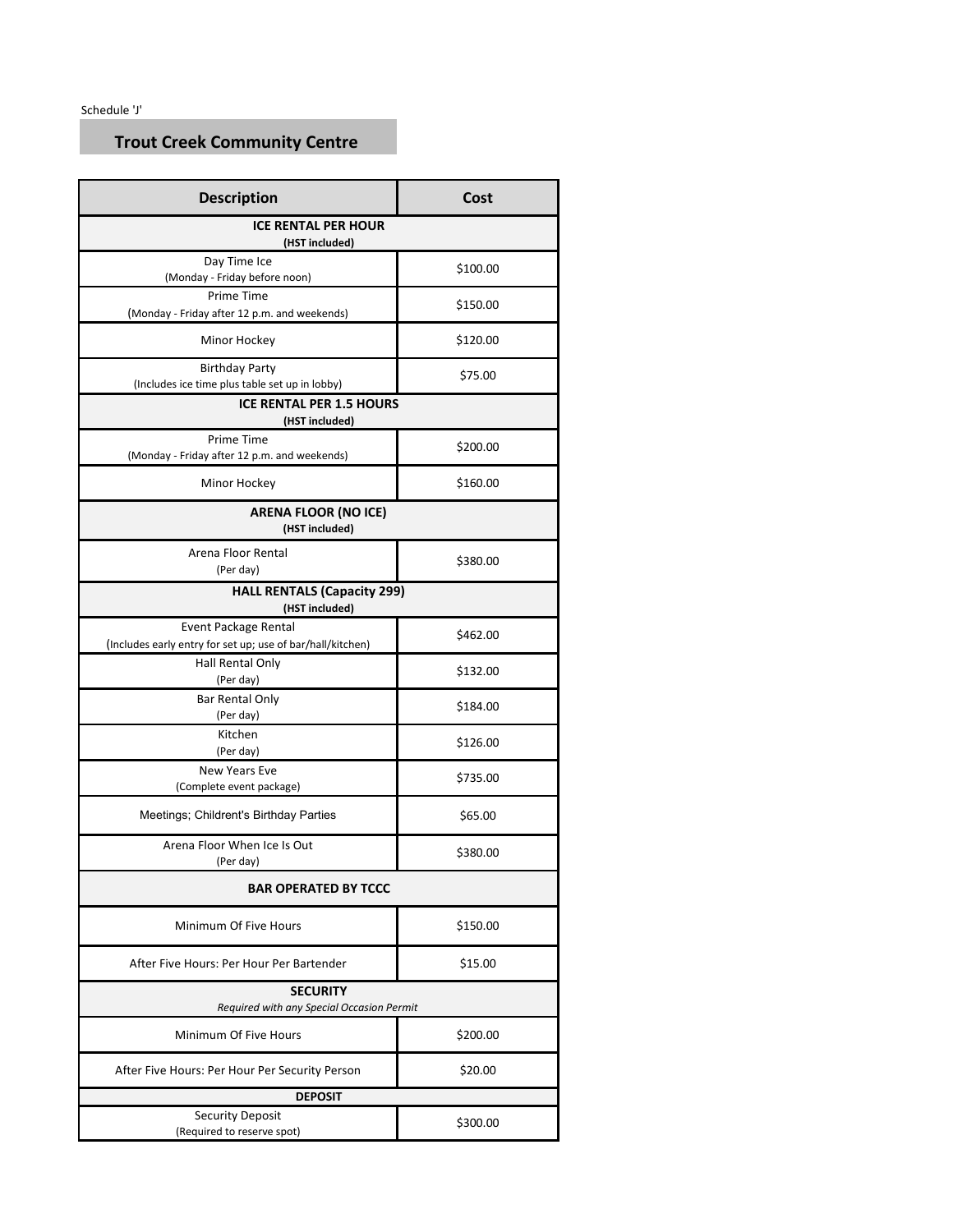#### Schedule 'K'

### **250 Clark**

| <b>Description</b>                                                          | <b>FEE</b>                                            |  |  |  |
|-----------------------------------------------------------------------------|-------------------------------------------------------|--|--|--|
| Gymnasium                                                                   |                                                       |  |  |  |
| <b>Regular Rate</b>                                                         | \$25.00/hour                                          |  |  |  |
| Prime Time(Monday-Thursday after 4pm)                                       | \$50.00/hour                                          |  |  |  |
| Event (max 4 hours, kitchenette for storage/fridge/coffee purposes<br>only) | \$75.00/hour                                          |  |  |  |
| Public Event/Licensed event                                                 | \$500 deposit+Fee + insurance and<br>staffing actuals |  |  |  |
| <b>Other Spaces</b>                                                         |                                                       |  |  |  |
| Maple (Meeting/class only)                                                  | \$25.00/hour                                          |  |  |  |
| Maple (Private event, limited kitchen)                                      | \$50.00/hour                                          |  |  |  |
| Maple (Private function, 2 hour minimum, full kitchen)                      | \$75.00/hour                                          |  |  |  |
| Maple (Private event, limited kitchen)                                      | \$50.00/hour                                          |  |  |  |
| Maple (Private function, 2 hour minimum, full kitchen)                      | \$75.00/hour                                          |  |  |  |
| Cedar/Elm (Meeting/class only)                                              | \$15/hour                                             |  |  |  |
| <b>Fitness Centre</b>                                                       |                                                       |  |  |  |
| Adult Member - Regular Yearly                                               | \$200.00                                              |  |  |  |
| Youth Member - Regular Yearly                                               | \$75.00                                               |  |  |  |
| Monthly                                                                     | \$20.00                                               |  |  |  |
| Replacement Fob - first occurrence                                          | \$15.00                                               |  |  |  |
| Replacement Fob - second occurence and thereafter                           | \$25.00                                               |  |  |  |
| Monthly                                                                     | \$20.00                                               |  |  |  |

Sports equipment by request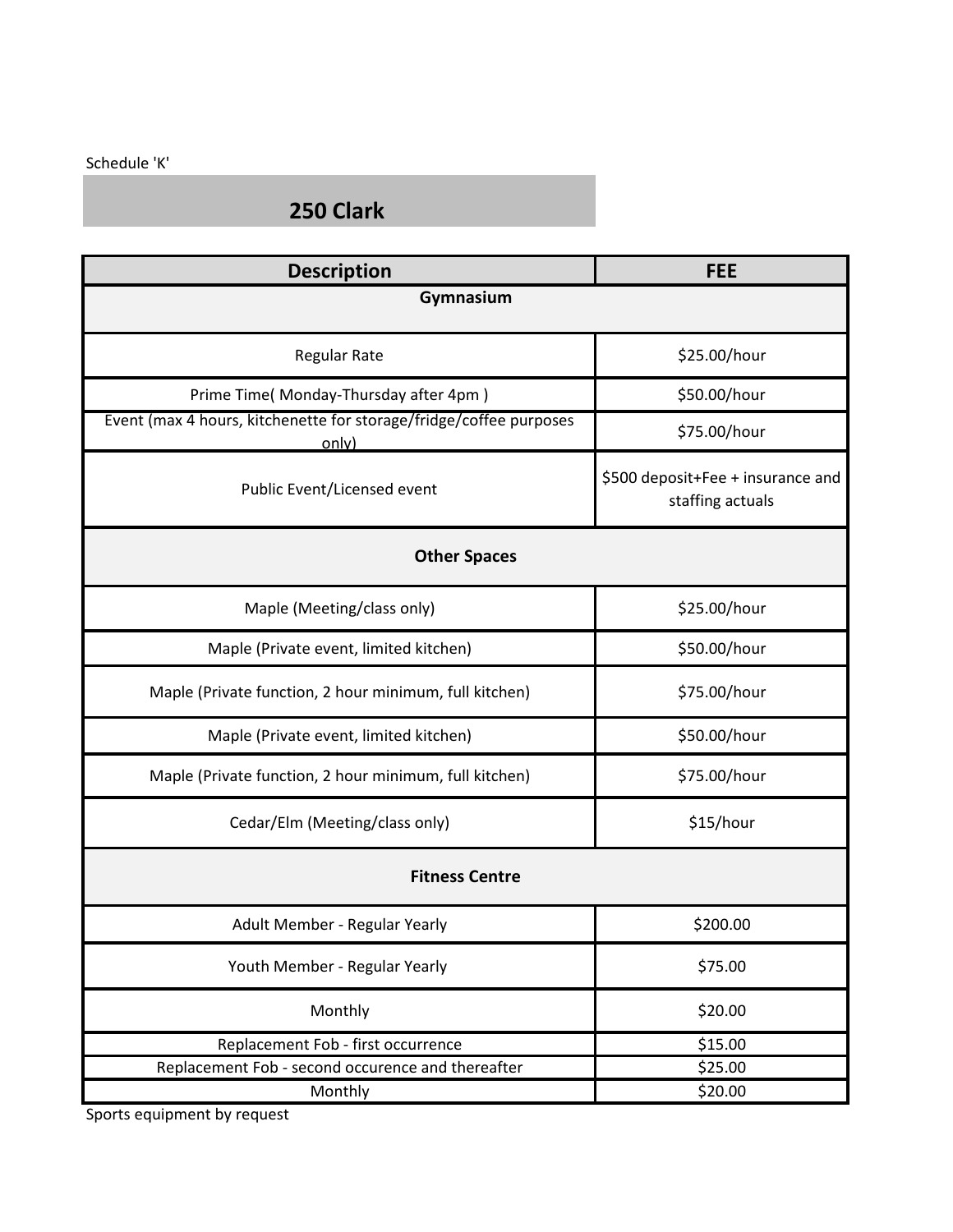AV equipment and tech support at additional cost Private rentals include access to tables, chairs, and wifi set-up, take down by renter Youth Users must be accompanied by a paid Adult user at all times Membership fees may be paid monthly by automatic withdrawal administered by the Municipality of Powassan. Regulations apply. Total Fee will be divisible by 12 payments.

All fees listed will have necessary sales taxes added

Access to the fitness facility is dependent upon completion of necessary training, and administration of paperwork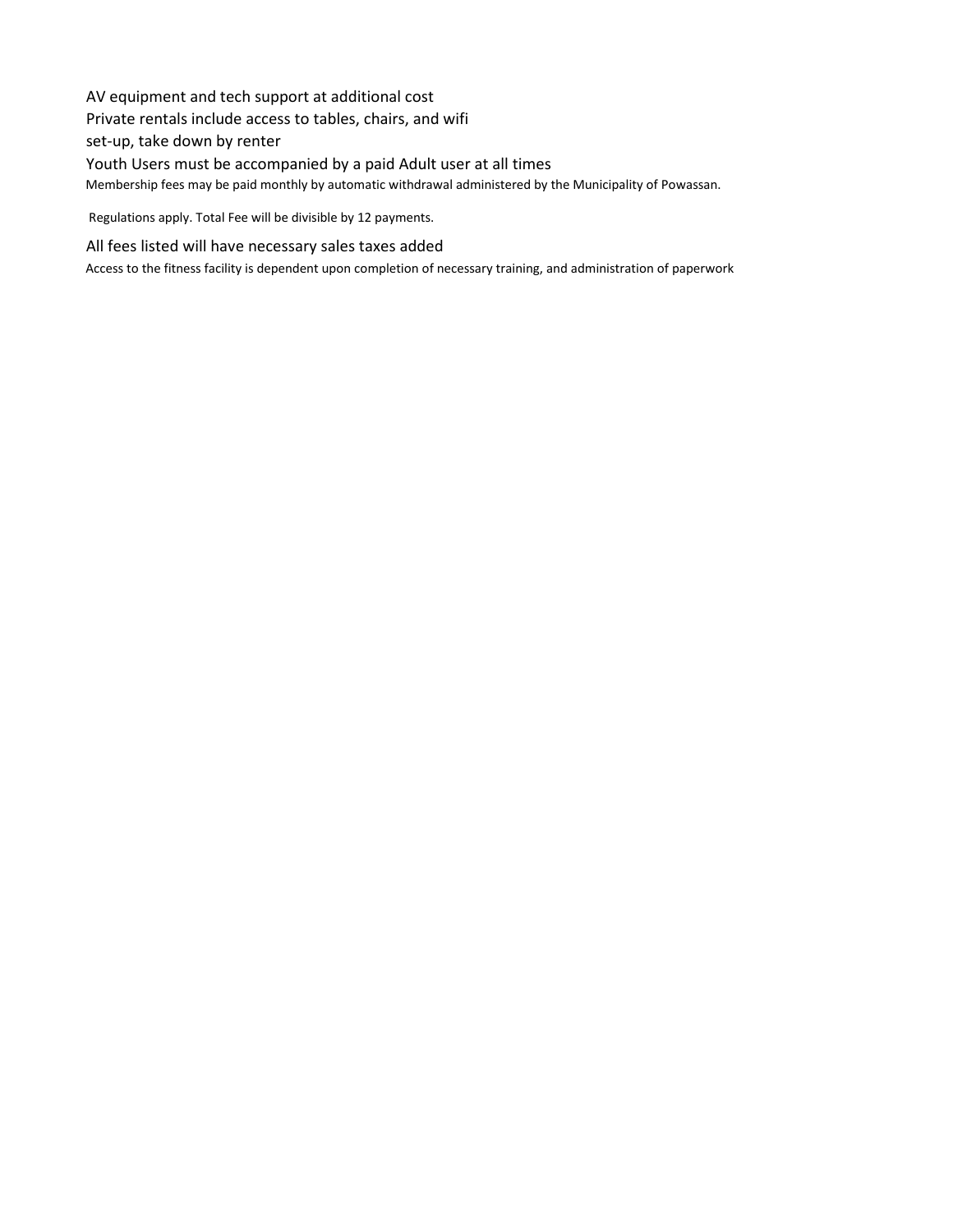### **CEMETERY**

| <b>Description</b>                                   | Fee   |
|------------------------------------------------------|-------|
| <b>Regular Plot</b>                                  | 241.5 |
| <b>Cremation Plot</b>                                | 100   |
| Regular Interment                                    | 350   |
| <b>Cremation Interment</b>                           | 150   |
| Interment - child's casket                           | 115   |
| $NEW -$<br>Monument under 4' upright - stone<br>dust | 150   |
| Monument – under $4'$ upright –<br>cement            | 200   |
| Pillow monument - cement                             | 125   |
| <b>Death Registration</b>                            | 25    |
| Vault (participating mun)                            | 115   |
| Vault (non participating mun)                        | 172.5 |
| Admin Fee (burial on existing plot)                  | 75    |

| Item                                                 | Care and Maintenance (Provincially mandated) to be<br>used only within certain criteria |
|------------------------------------------------------|-----------------------------------------------------------------------------------------|
| <b>Regular Plot</b>                                  | 290                                                                                     |
| <b>Cremation Plot</b>                                | 175                                                                                     |
| $NEW -$<br>Monument under 4' upright - stone<br>dust | 200                                                                                     |
| Monument – under $4'$ upright –<br>cement            | 200                                                                                     |
| Pillow monument - cement                             | 100                                                                                     |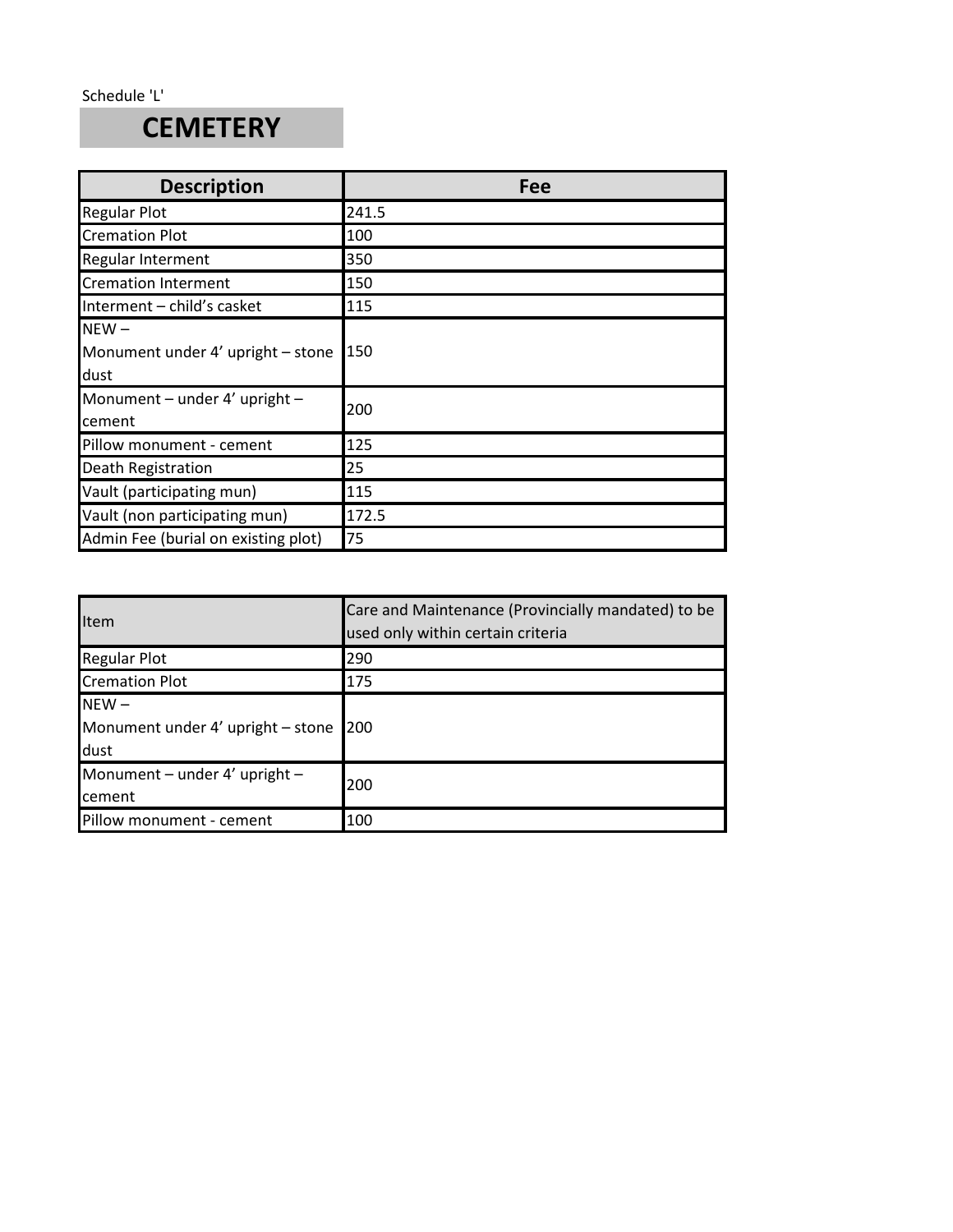Schedule 'M'

### **SPORTSPLEX**

| <b>Description</b>                                                                                     | <b>FEES</b>                     |  |  |
|--------------------------------------------------------------------------------------------------------|---------------------------------|--|--|
| <b>ICE RENTAL PER HOUR</b><br>(HST included)                                                           |                                 |  |  |
| Daytime<br>(Monday - Friday; 7 a.m. - 4 p.m.)                                                          | \$97.00                         |  |  |
| <b>Prime Time</b><br>(Monday - Friday after 4 p.m.; weekends)                                          | \$168.00                        |  |  |
| Powassan Minor Hockey Association<br>Powassan Figure Skating Club                                      | \$133.00                        |  |  |
| <b>Sports Camps</b><br>(Daytime hours)                                                                 | \$133.00                        |  |  |
| Tournament<br>(Daytime hours)                                                                          | \$133.00                        |  |  |
| Summer Ice<br>(May 1 - August 31)                                                                      | \$193.20                        |  |  |
| <b>ARENA FLOOR (NO ICE)</b><br>(HST included)                                                          |                                 |  |  |
| Arena Floor Rental<br>(Per day)                                                                        | \$860.00                        |  |  |
| <b>Ball Hockey</b><br>(Per hour)                                                                       | \$68.00                         |  |  |
| <b>HALL RENTALS (Capacity 167)</b><br>(HST Included)                                                   |                                 |  |  |
| <b>Event Package</b><br>Includes use of bar/hall/kitchen; clean up                                     | \$325.00                        |  |  |
| Kitchen rental                                                                                         | \$56.00                         |  |  |
| <b>Meetings; Birthday Parties</b><br>(Monday - Friday; 7 a.m. - 4 p.m.; maximum of 4 hours)            | \$90.00                         |  |  |
| Meetings; Birthday Parties - Primetime<br>(Monday - Friday after 4 p.m.; weekends; between 4 -8 hours) | \$133.00                        |  |  |
| <b>BAR OPERATED BY SPORTSPLEX</b>                                                                      |                                 |  |  |
| Per Hour, Per Bartender                                                                                | \$10.00                         |  |  |
| <b>SECURITY</b><br>(When bar operated by Sportsplex)                                                   |                                 |  |  |
| Per Hour, Per Security Person                                                                          | \$20.00                         |  |  |
| <b>MUSIC</b>                                                                                           |                                 |  |  |
| Socan Fees<br>(Without dancing)                                                                        | <b>Current Tarriff plus 10%</b> |  |  |
| Socan Fees<br>(With dancing)                                                                           | <b>Current Tarriff plus 10%</b> |  |  |
| NON RESIDENT LEAGUE / ACTIVITY FEE                                                                     |                                 |  |  |
| For Discounted League Ice Time - Per Child                                                             | \$25.00                         |  |  |
| <b>Family Fee</b>                                                                                      | \$40.00                         |  |  |
| <b>DEPOSIT</b>                                                                                         |                                 |  |  |
| <b>Security Deposit</b><br>(Required to reserve spot)                                                  | \$300.00                        |  |  |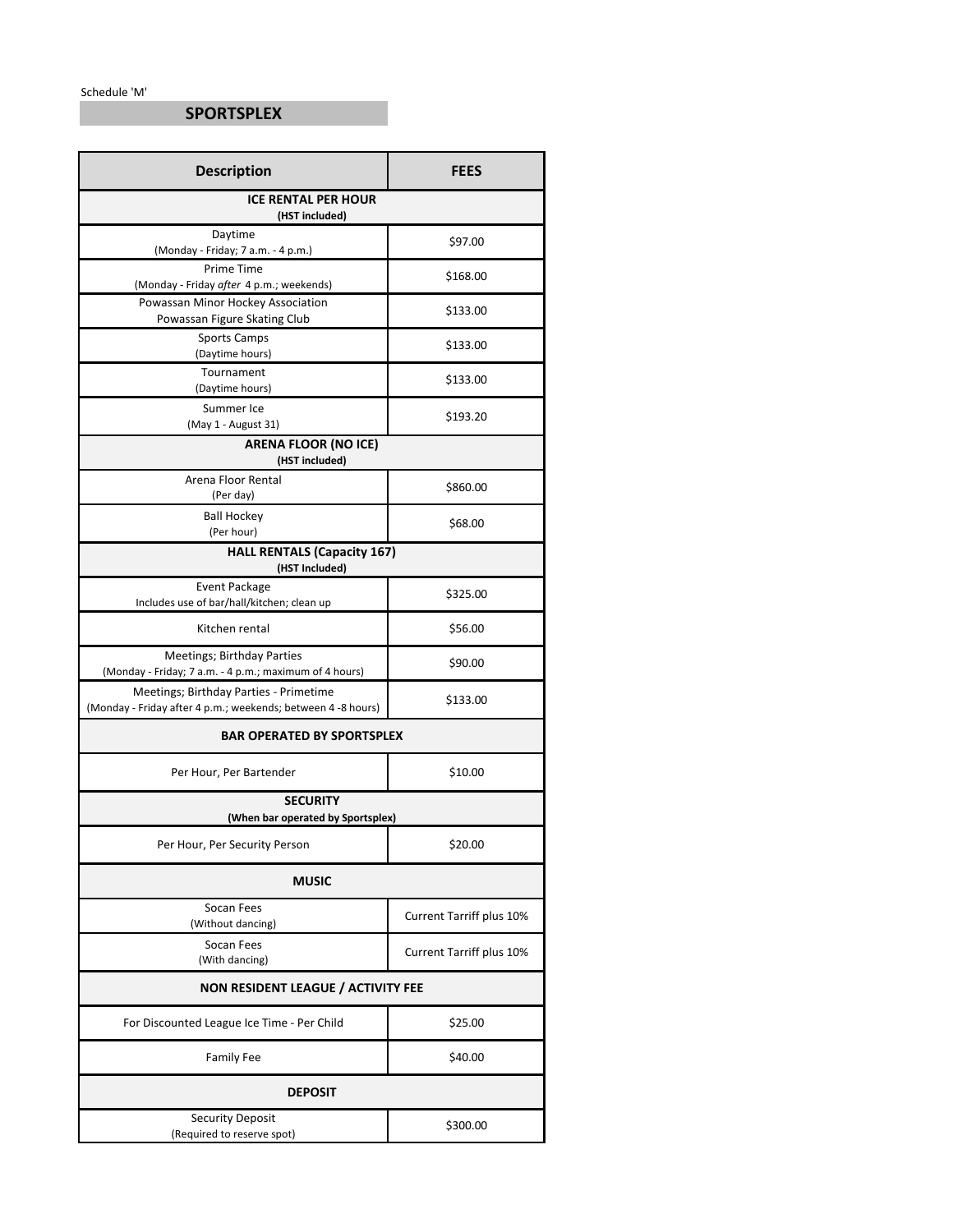Schedule 'N'

**FIELDS**

| <b>Description</b>                       | <b>FEE</b> |  |  |
|------------------------------------------|------------|--|--|
| <b>USER GROUP FEES</b><br>(HST included) |            |  |  |
| Per League, Per Field, Per Season        | \$235.00   |  |  |
| Three Day Weekend                        | \$235.00   |  |  |
| One Day<br>(Under 4 hours)               | \$57.00    |  |  |
| One Day<br>(More than 4 hours)           | \$98.00    |  |  |
| NON RESIDENT LEAGUE / ACTIVITY FEE       |            |  |  |
| Per Child                                | \$25.00    |  |  |
| <b>Family Rate</b>                       | \$40.00    |  |  |